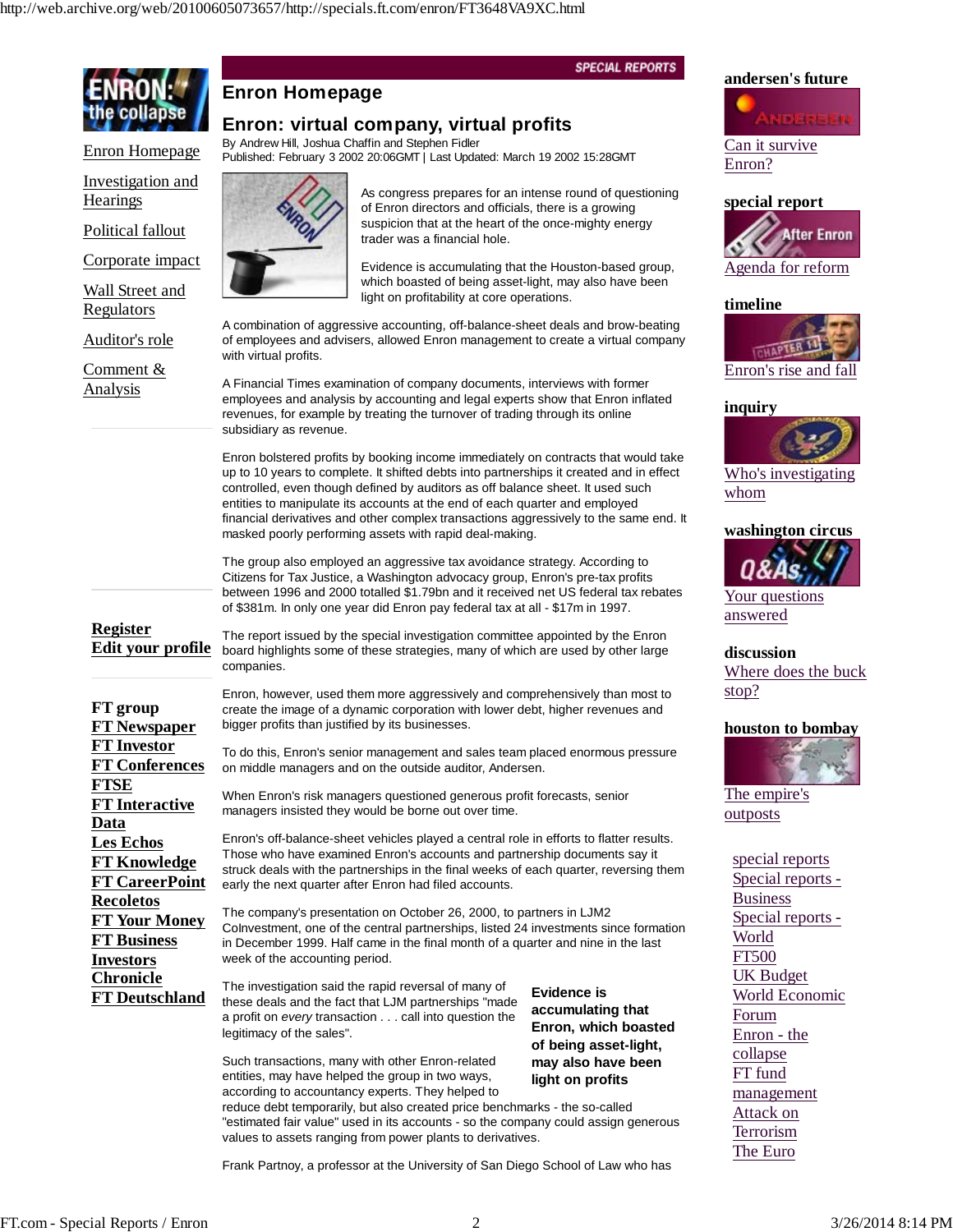studied Enron's derivatives transactions, told a committee last month: "Enron entered into derivatives transactions with these entities to shield volatile assets from quarterly financial reporting and to inflate artificially the value of certain Enron assets."

Derivatives, he added, were also used to "hide speculator losses it suffered on technology stocks, hide huge debts incurred to finance unprofitable new businesses, including retail energy services for new customers, [and] inflate the value of other troubled businesses, including its new ventures in fibre-optic bandwidth".

For some assets, such as shares trading in transparent markets, there is little or no leeway in defining the "fair value" of the holding. The asset is "marked to market" at the quoted price and a loss or gain is included in net income.

"Mark-to-market items are usually things you can determine the value of by picking up today's FT," says Robert Verrecchia, accounting professor at the Wharton School at the University of Pennsylvania. "The problem with all the mark-tomarketing is that at the end of the day you have to have some valuation in place."

In the case of assets, such as long-term energy contracts, in which there was no transparent trading, Enron had to estimate fair value.

"There was no independent market check [on values of long-term energy contracts], beyond about 24 months," says Jim Chanos, president of Kynikos Associates, a short-selling hedge fund that profited from the decline in Enron's shares. "There was no publicly traded market."

As Enron pointed out in the footnotes to its annual report for 2000: "Judgment is necessarily required in interpreting market data and the use of different market assumptions or estimation methodologies may affect the estimated fair value amounts."

Enron boasted about its role in creating some of these markets and even claimed to have pioneered the accounting treatment of such assets.

Bold use of mark-to-market accounting by Enron Energy Services (EES), a unit that signed long-term energy supply deals with outside companies, was one of the worrying signals identified by Sherron Watkins, the senior Enron official who warned Kenneth Lay, then chairman and chief executive, about apparent irregularities in an August 2001 letter.

A contract between EES and Quaker Oats, signed last February, reveals how a few aggressive - but not necessarily illegal - accounting sleights of hand allowed the company to book tens of millions of dollars in up-front profits on a deal that might otherwise have yielded none.

Under one of its so-called "bundled contracts", EES agreed to supply 15 Quaker plants with their energy needs, from natural gas and electricity to workers who would maintain boilers and pipes and procure spare parts. Enron guaranteed Quaker it could save \$4.4m from its 1999 energy bill.

For its own part, Enron forecast a \$36.8m profit over the 10-year deal and used mark-to-market accounting to book \$23.4m of that before it had ever turned on Quaker's lights.

Under accounting rules, such treatment is permitted for commodities, such as natural gas and electricity. But the rules are more restrictive when it comes to services - such as boiler maintenance and parts procurement, for which no forward markets exist. Profits from these activities are supposed to be booked on a more conservative "accrual" basis, whereby a fraction of the profit is realised each year as it comes in.

Enron's problem was that almost all the profits projected for the Quaker deal were derived from services, not commodities. How did it manage to book them up-front?

The company used a questionable method called "revenue allocation". The net effect of this highly complex treatment was to redefine as commodities some of the money Quaker was paying for services and therefore create more profits that Enron could book up front.

Under the system, Enron's internal accountants created a new category called "allocated revenues". These were based not on what Quaker had historically paid for energy commodities and its service contracts, but on figures that Enron claimed reflected the open market value of the commodities and services.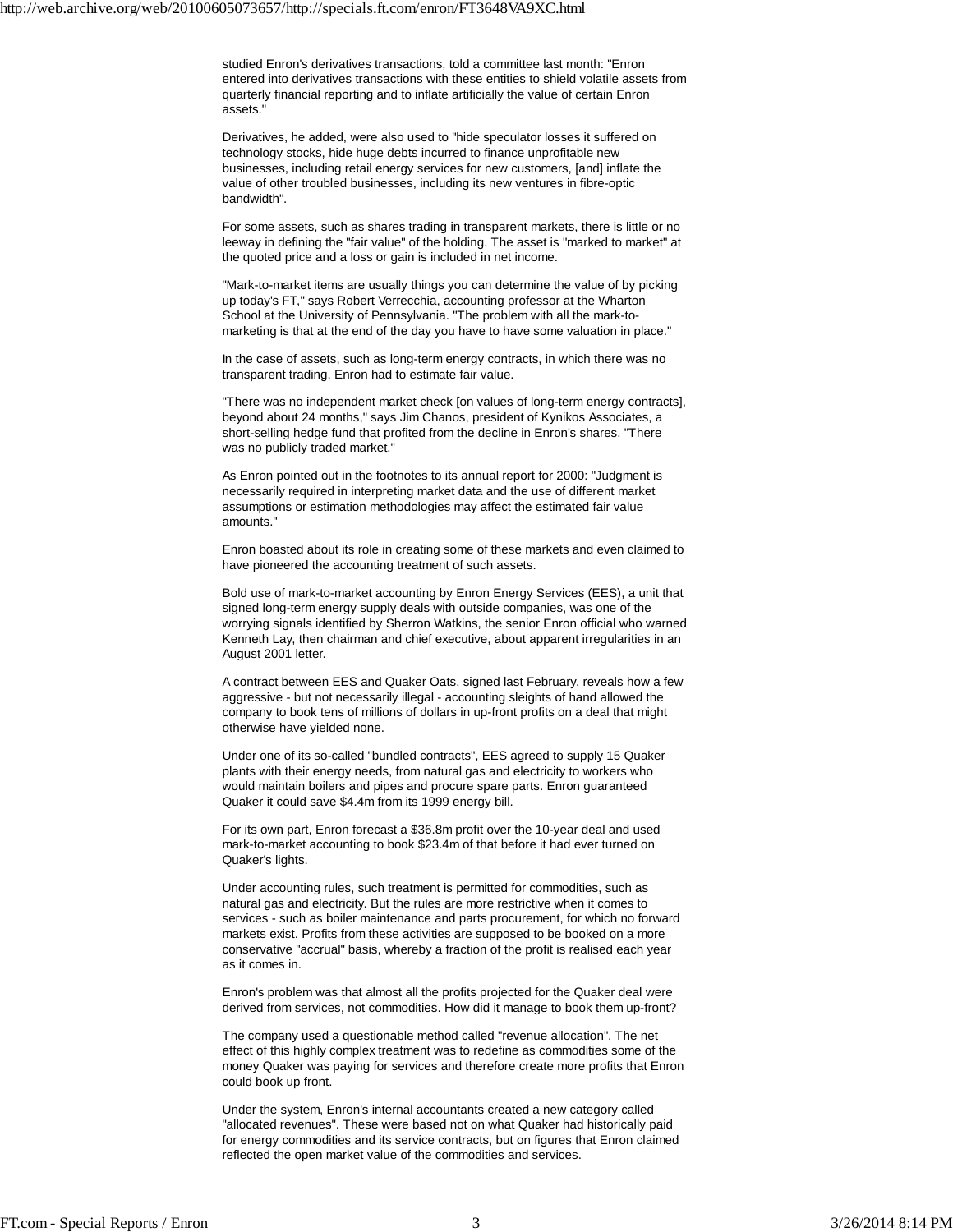This revaluation made a significant difference to the reported worth of the contract. Enron would have earned only a small margin supplying gas and power to Quaker based on the original revenue figures it used to calculate the deal. These activities could have actually been loss-making with Quaker's annual discount. Instead, revenue allocation allowed the company to claim an immediate hefty profit on the deal. Asked if such a move is illegal, the former Enron accountant says: "It's certainly skirting the edge. It's very, very aggressive."

**Enron created the image of a dynamic company with bigger profits than its performance justified**

Altogether, former Enron employees claim the company managed to mark-to- market \$85m in services profits from a dozen deals, including Quaker, that should have been accrued. In some cases, those profits came from such services as changing light bulbs and air conditioning filters.

Former EES employees say that recognising these profits up-front was crucial because the assumptions that underlay them would often not have panned out over the life of the deal.

For example, they say EES would routinely under-estimate commodities prices in the latter years of a contract to lower Enron's cost. This was difficult for auditors to contest because no one could say with certainty what the price of natural gas would be years into the future.

Also, some of the prices Enron quoted, such as electricity distribution, were in highly-illiquid markets that were Enron-dominated. It could virtually name whatever price it pleased.

Much larger - and also dubious - projected savings may have come from the service estimates for the Quaker deal. Enron predicted it could operate and manage the 15 plants for less than half the cost Quaker had been paying. This estimate accounted for almost all the profit on the deal.

Former employees say it was easy for Enron to inflate services margins, because no one could accurately predict them. Perhaps Enron's boldest assumptions had to do with something called "efficiency projects".

As part of the Quaker deal, Enron was permitted to spend its own money to upgrade equipment such as boilers and lighting if it believed the investment would improve its margins over the life of the deal.

In total, EES identified efficiency projects at Quaker that it forecast would save \$25.3m over the life of the deal at a cost of \$14m.

These projections were highly speculative, former employees say. They took into account hard-to-predict variables, including future energy prices, construction costs and the client's future energy use. In spite of this uncertainty, before the projects had proved their savings Enron booked \$11.3m in profits based on efficiency projects at Quaker.

Enron realised \$250m in profits from these projects during the last three years, according to a former employee, even though many of the projects were never fully implemented.

How accurate were Enron Energy Service's projections at Quaker? We will never know - Enron collapsed just months into the deal. Quaker says it has since made "other arrangements".

According to Charles Mulford, accounting professor at the Georgia Institute of Technology and co-author of *The Financial Numbers Game*, due to be published this month, one indication that Enron's core business was suffering was the decline in the ratio of its operating cash flow to income.

Such a decline normally occurs when a company reports earnings that are not backed by cash flow. In Enron's case, according to Prof Mulford, it declined in 1997, 1998 and 1999. Although it improved in 2000, bolstered in part by a sharp increase in "accounts payable" by Enron, the ratio worsened markedly in the first two quarters of last year, the last filings before Enron restated its accounts.

One last piece in the puzzle was to complete flurries of deals, which helped blur the poor performance of existing assets.

One former executive in the London office of Enron's Azurix subsidiary says she sensed pressure to do deals to make the financial numbers look better. "The feeling